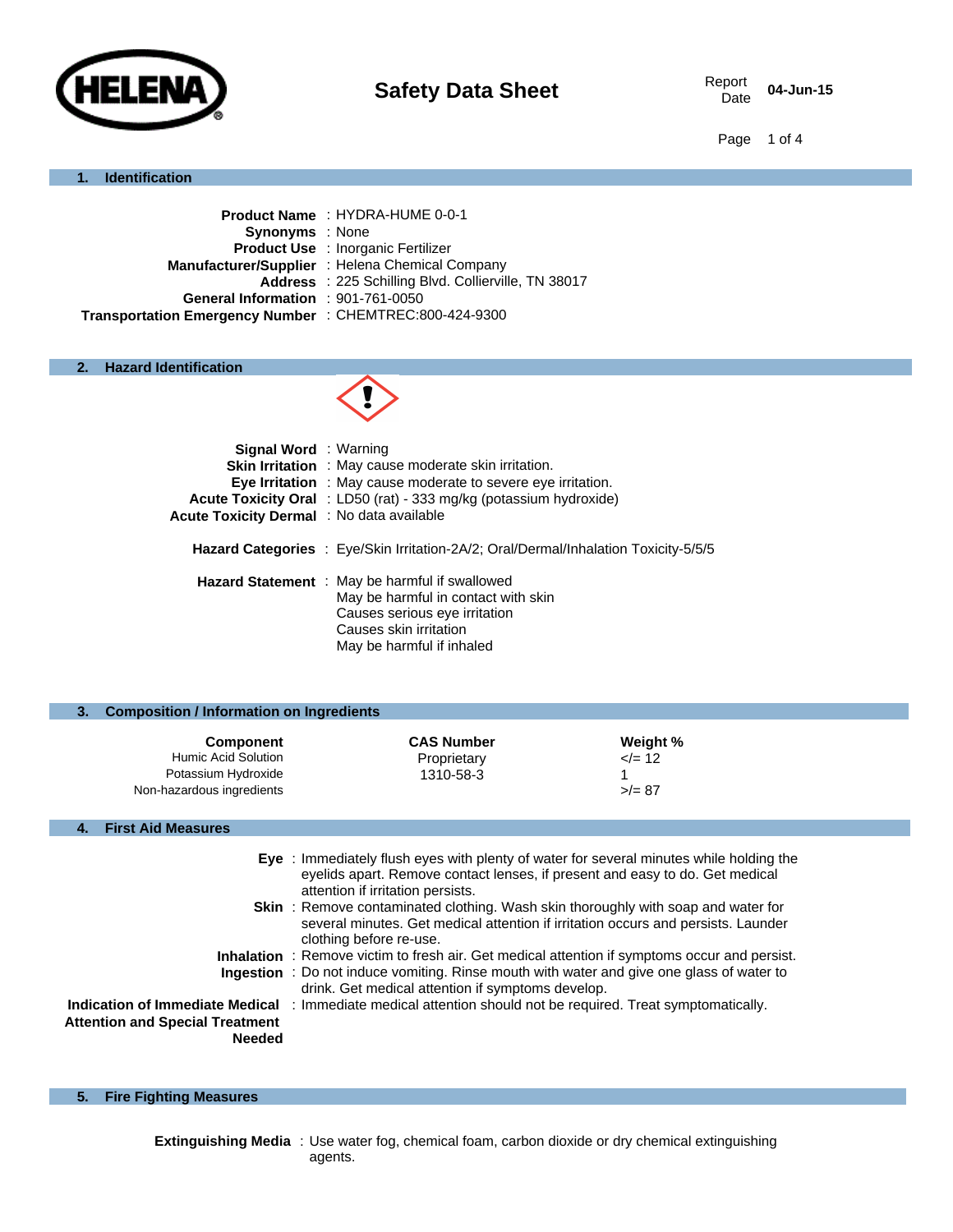

p.

# **Safety Data Sheet** Report Report Data Sheet

04-Jun-15

Page 2 of 4

| Specific Hazards Arising from the<br><b>Chemical</b> | : None known. Hazardous decomposition materials include oxides of carbon and<br>unknown materials. Potassium hydroxide may react with metals to liberate<br>flammable hydrogen gas.                    |
|------------------------------------------------------|--------------------------------------------------------------------------------------------------------------------------------------------------------------------------------------------------------|
| <b>Special Fire Fight Proc</b>                       | : Wear self-contained breathing apparatus and full protective clothing for all fires<br>involving chemicals. Aqueous solutions may cause surfaces to be extremely<br>slippery and cause a slip hazard. |

|  | <b>Accidental Release Measures</b> |  |  |
|--|------------------------------------|--|--|
|--|------------------------------------|--|--|

| <b>Personal Precautions</b>                                        | : Avoid contact with the eyes. Avoid prolonged skin contact.                                                                                                                                                                                                                                                               |
|--------------------------------------------------------------------|----------------------------------------------------------------------------------------------------------------------------------------------------------------------------------------------------------------------------------------------------------------------------------------------------------------------------|
| <b>Protective Equipment</b>                                        | : Wear appropriate protective clothing.                                                                                                                                                                                                                                                                                    |
| <b>Emergency Procedures</b>                                        | : Aqueous solutions may cause surfaces to be extremely slippery and cause a<br>slip hazard.                                                                                                                                                                                                                                |
| <b>Methods and Materials for</b><br><b>Containment and Cleanup</b> | : Contain and collect free liquid where possible. Neutralize small spills and<br>residues and collect using an inert absorbent material and place in appropriate<br>containers for disposal. Prevent spill from entering sewers and water courses.<br>Report releases as required by local, state and federal authorities. |

| <b>Handling and Storage</b>          |                                                                                                                                                                                                                                                                                                                                                                       |
|--------------------------------------|-----------------------------------------------------------------------------------------------------------------------------------------------------------------------------------------------------------------------------------------------------------------------------------------------------------------------------------------------------------------------|
| <b>Precautions for Safe Handling</b> | : Avoid contact with eyes, skin and clothing. Use with adequate ventilation. Avoid<br>breathing vapors. Keep containers closed when not in use. Have emergency<br>equipment (for fires, spills and leaks, etc.) readily available. Ensure all<br>containers are labeled. Do not reuse containers. Empty containers retain<br>product residues which can be hazardous. |
| <b>Conditions for Safe Storage</b>   | : Store in a cool, well-ventilated area away from heat and incompatible materials.                                                                                                                                                                                                                                                                                    |

### **8. Exposure Controls / Personal Protection**

| <b>TLV/PEL</b> : 2 mg/m3 STEL ACGIH TLV (potassium hydroxide)                                                        |
|----------------------------------------------------------------------------------------------------------------------|
| Appropriate Engineering Controls : Use with adequate general or local exhaust ventilation.                           |
| <b>Personal Protective Equipment</b> : Wear impervious gloves, chemical safety glasses with side shields or goggles, |
| impervious coveralls, apron and boots. Suitable washing facilities should be                                         |
| available. Use NIOSH-approved respirator with dust/mist cartridges if needed.                                        |

#### **9. Physical and Chemical Properties**

| <b>Flash Point, <sup>o</sup>F</b> : Not available<br>Boiling Point, <sup>o</sup> F : Not determined<br>Melting Point(Freezing point), <sup>o</sup> C : Not available<br>Vapor Pressure, mm Hg @ 20 °C : Not determined<br>Vapor Density : Not determined<br><b>Solubility in Water : Soluble</b> | Odor/Appearance : Dark brown liquid, undetermined odor.<br><b>Molecular Formula</b> : Not applicable, formulated mixture.<br><b>Density, g/mL @ 25 °C</b> : 1.025-1.050 (8.66 lbs/gal) |
|--------------------------------------------------------------------------------------------------------------------------------------------------------------------------------------------------------------------------------------------------------------------------------------------------|----------------------------------------------------------------------------------------------------------------------------------------------------------------------------------------|
| <b>Evaporation Rate(Butyl Acetate = : Not determined</b>                                                                                                                                                                                                                                         |                                                                                                                                                                                        |
| 1)                                                                                                                                                                                                                                                                                               |                                                                                                                                                                                        |
| <b>Octanol/Water Partition : Not determined</b>                                                                                                                                                                                                                                                  |                                                                                                                                                                                        |
| <b>Coefficient</b>                                                                                                                                                                                                                                                                               |                                                                                                                                                                                        |
|                                                                                                                                                                                                                                                                                                  | $pH : 9.59 - 10.98$                                                                                                                                                                    |
| <b>Flammable Limits (approximate</b>                                                                                                                                                                                                                                                             | : Not applicable                                                                                                                                                                       |
| volume % in air)                                                                                                                                                                                                                                                                                 |                                                                                                                                                                                        |
| <b>Auto-ignition Temperature</b> : Not applicable                                                                                                                                                                                                                                                |                                                                                                                                                                                        |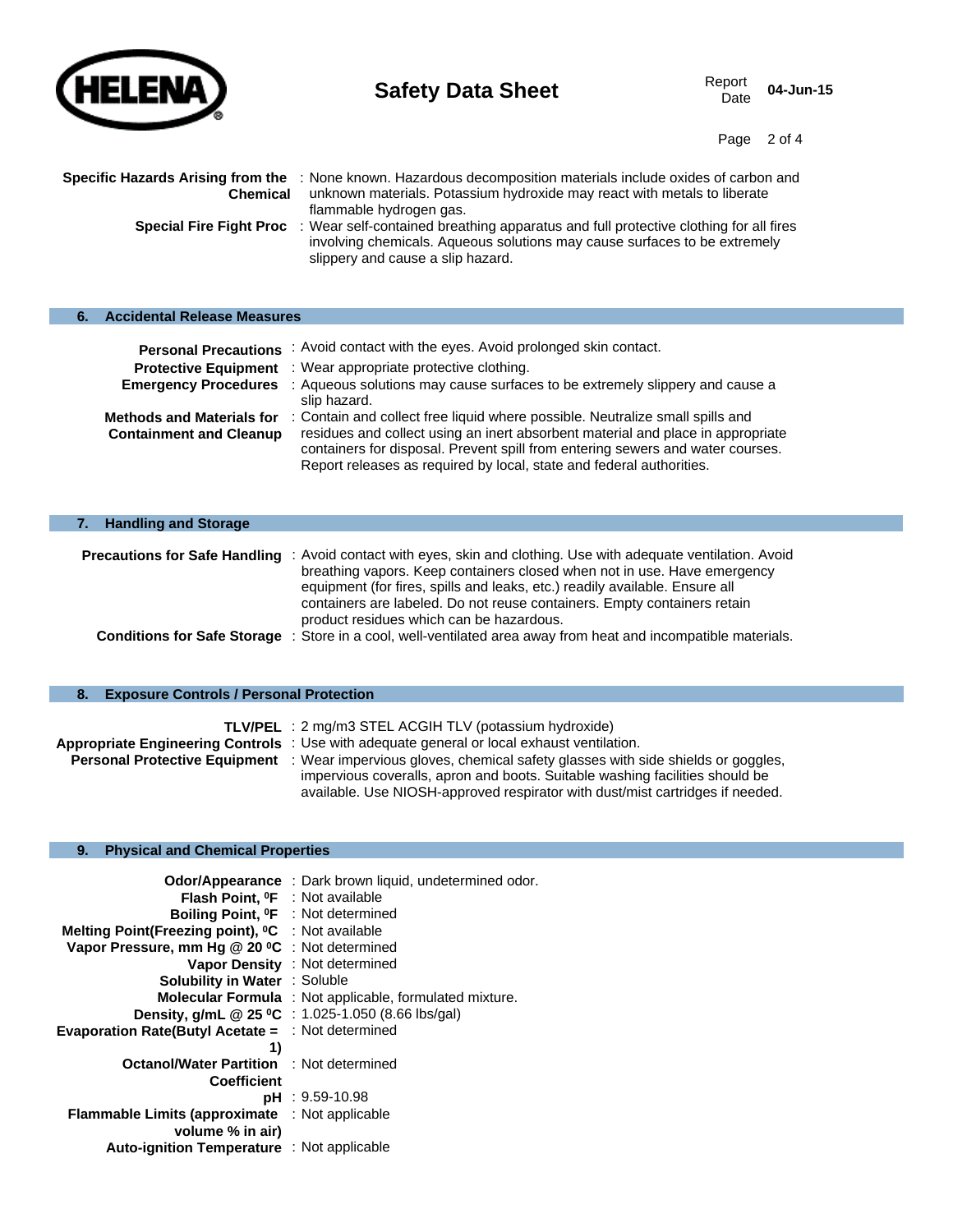

**Decomposition temperature** : Not determined

# **10. Stability and Reactivity Reactivity** : Not normally reactive **Chemical Stability** : Stable Hazardous Decomposition : May emit oxides of carbon and unknown materials. Potassium hydroxide may **Products** react with metals to liberate flammable hydrogen gas. **Hazardous Polymerization** : Will not occur **Conditions to Avoid** : Avoid extreme heat or freezing temperatures. Store away from metals and in original container. **Incompatible Materials** : Metals and strong oxidizing agents. **11. Toxicological Information Acute Toxicity (Oral LD50)** : 333 mg/kg (rat) - potassium hydroxide; no data available for Humic Acid **Solution Acute Toxicity (Dermal LD50)** : No data available **Acute Toxicity Inhalation LC50** : No data available **Likely Routes of Exposure** : Skin and eyes **Skin Irritation** : May cause skin irritation. Prolonged exposure may cause irritation, dermatitis or defatting of skin tissues. **Eye Irritation** : May cause moderate to severe irritation with pain and tearing. **Skin Sensitization** : Not a skin sensitizer **Carcinogenic** : None currently known. **Chronic Effects** : No data available **Other Hazards** : No data available

|                                                      | <b>Ecotoxicity</b> : 96 hr LC50 (Mosquito fish) - 80 mg/L (potassium hydroxide); no data available<br>for Humic Acid Solution |
|------------------------------------------------------|-------------------------------------------------------------------------------------------------------------------------------|
| Persistence and Degradability : No data available    |                                                                                                                               |
| <b>Bioaccumulative Potential</b> : No data available |                                                                                                                               |
|                                                      | <b>Mobility in Soil</b> : No data available                                                                                   |
| <b>Other Adverse Effects</b> : Nonr known            |                                                                                                                               |

#### **13. Disposal Considerations**

**12. Ecological Information**

**Waste Disposal Method** : This material must be disposed of according to Federal, State or Local procedures under the Resource Conservation and Recovery Act.

#### **14. Transport Information**

|                                        | UN Proper Shipping Name: Not regulated by DOT, IATA or IMDG. |
|----------------------------------------|--------------------------------------------------------------|
| Transport Hazard Class: None           |                                                              |
| <b>UN Identification Number : None</b> |                                                              |
| <b>Packaging Group</b> : None          |                                                              |
| Environmental Hazards : None known     |                                                              |
|                                        | <b>Transport in Bulk</b> : No information available          |